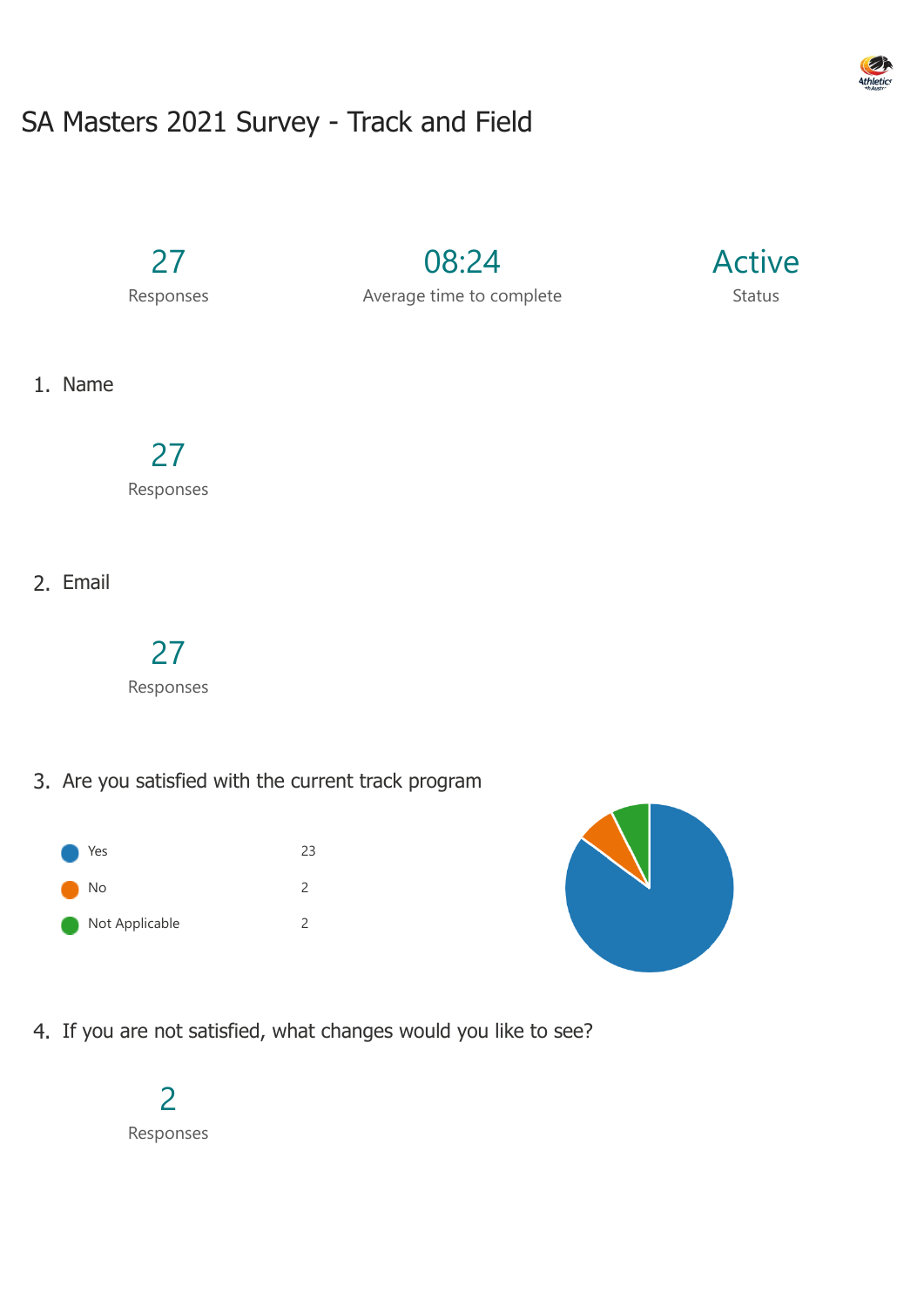5. Are you satisfied with the current field program





6. If you are not satisfied, what changes would you like to see



7. Are you interested in competing in the Australian Masters Athletics Virtual Winter Throws Championships?

(Event has to be held between 26th Sept & 4th Oct. No super heavy weights)





8. If you compete at Athletics SA (ASA) competition during the summer do you use ASA or World Masters Athletics specifications?



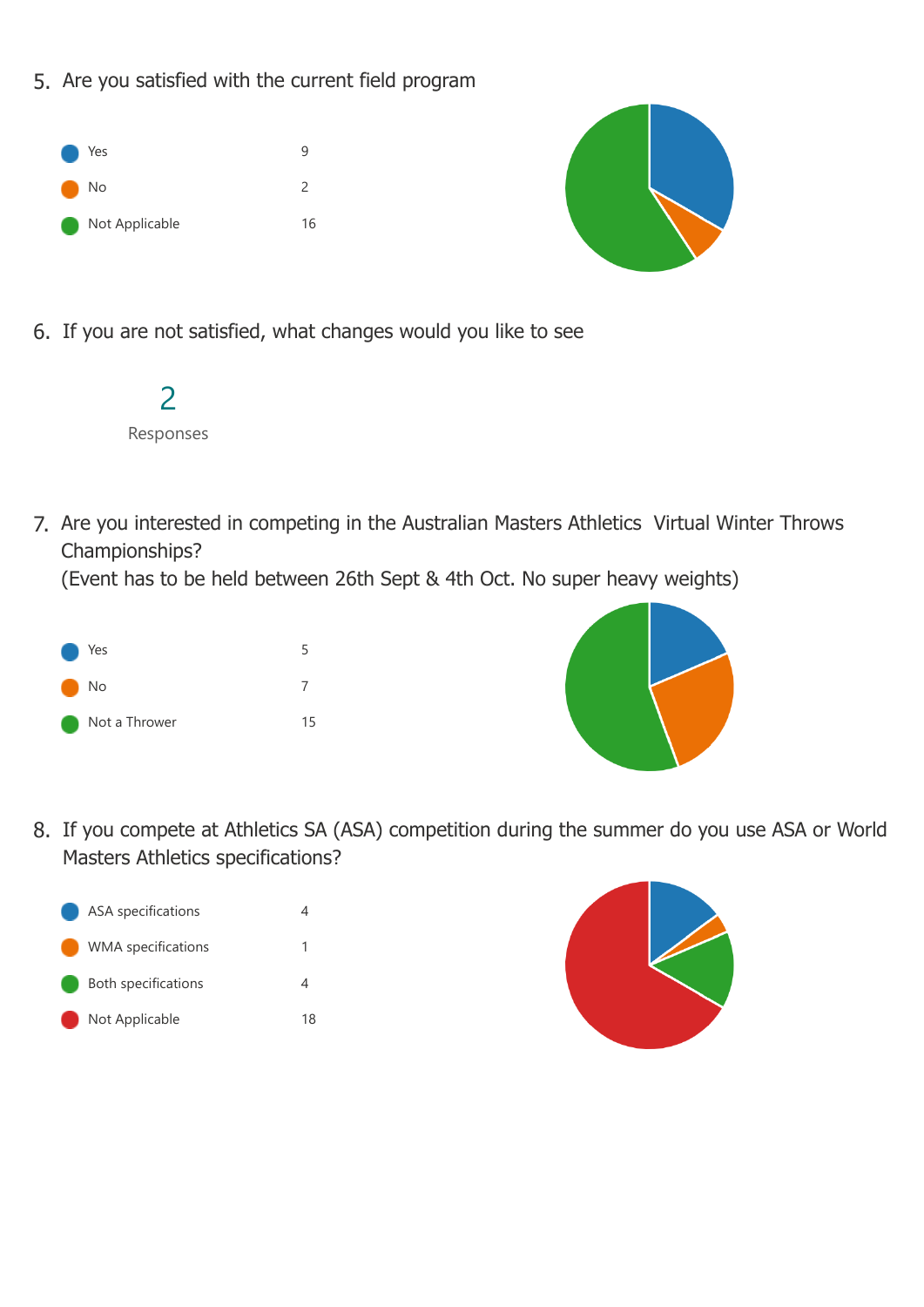9. Are you satisfied with the current SAMA State Championship schedule?





10. What would you like to see changed with the SAMA State Championships schedule?

| Responses |  |
|-----------|--|

11. Should we combine with Athletics SA for the State 10km Run and 10km Walk?





12. Do you compete at the Athletics SA State Track and Field Championships?



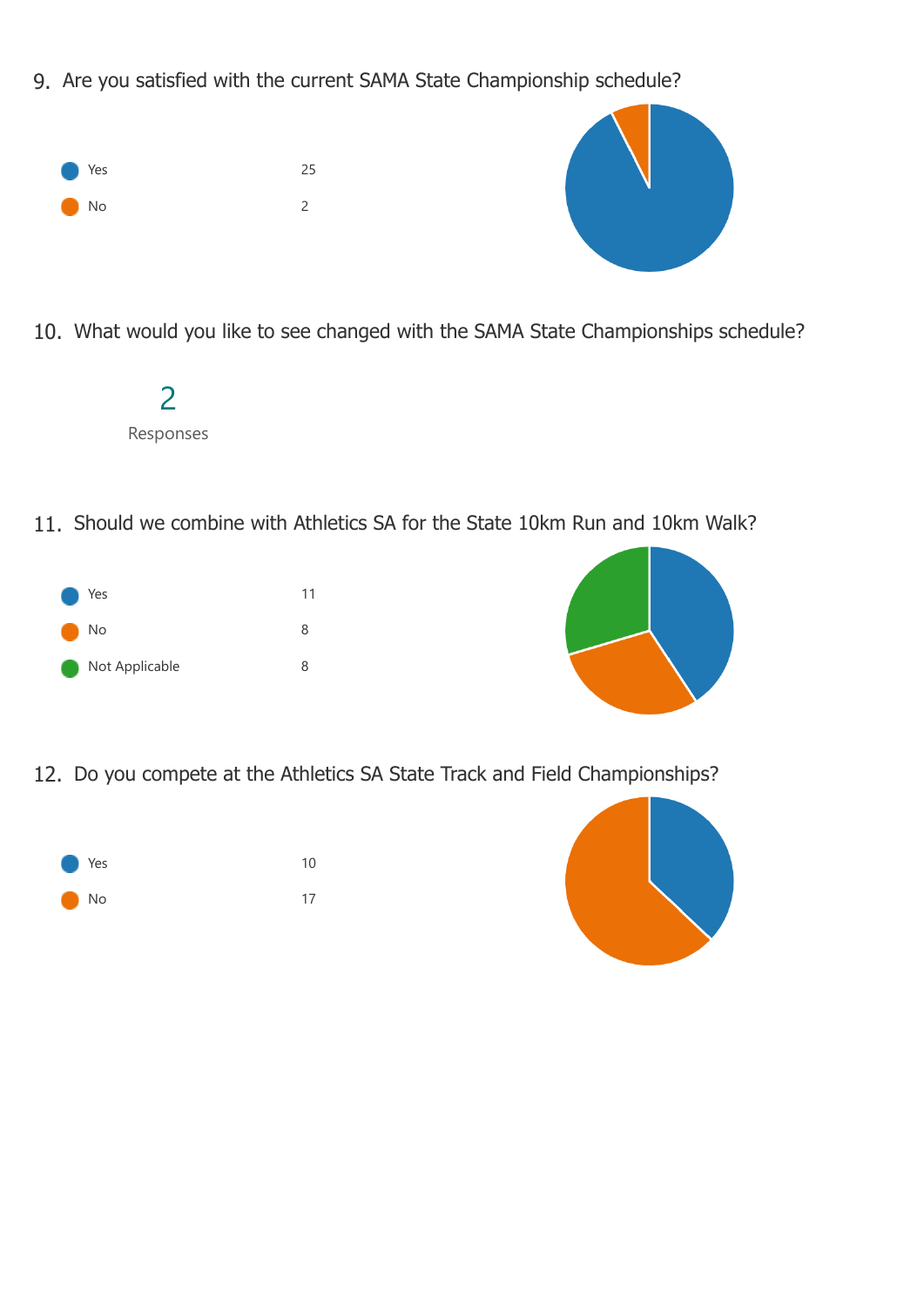13. If the Athletics SA State Track & Field Championships for O35's used World Masters Athletics age groups and specifications would you compete?





14. Should we have a Winter Track and Field Meet next year?





15. Please feel free to add any comments about the summer program - what needs to change, what you are happy with etc.

#### 14

Responses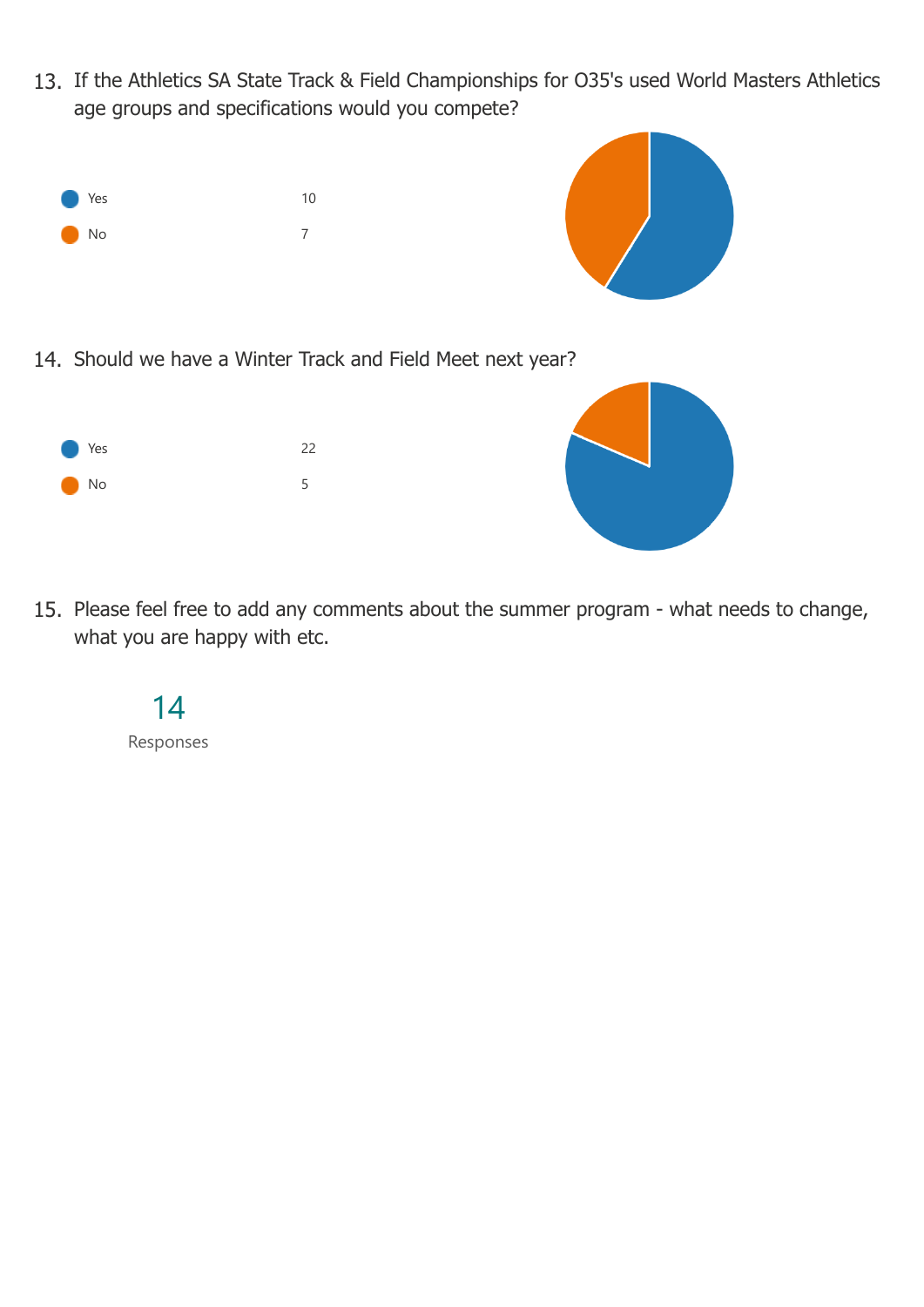#### Comments that don't appear in summary report.

Track Program - If you are not satisfied, what changes would you like to see?

The 150m and 300m only on at modified programs. No competiton first week in January and xmas competiton night 2 weeks out from xmas day.

After my first season with the Masters I am not unsatisfied with the current track program. Its just that I enjoy competing in both track and field (I focus on the pentathlon events) but find the events for both overlap such that at times I am running from a field event to a track event and back again. This is not really a problem, just a comment for consideration.

Field Program - If you are not satisfied, what changes would you like to see?

Only need 3 maybe 4 max jumps or throws, except for State Championships. By having 6 throws or jumps makes the program run late as too many do multiple events, in a short time frame.

After my first season with the Masters I am not unsatisfied with the current track program. Its just that I enjoy competing in both track and field (I focus on the pentathlon events) but find the events for both overlap such that at times I am running from a field event to a track event and back again. This is not really a problem, just a comment for consideration.

What would you like to see changed with the SAMA State Championships schedule?

Have it on a weekend if possible.

I would like to try throwing javelin and shot put but it usually conflicts with longer running events. But I cannot see a workable solution to this, except missing running events.

Please feel free to add any comments about the summer program - what needs to change, what you are happy with etc

I can't wait for our summer program to commence. I'm happy with the current program. I only enter some ASA events as I feel intimidated by the level of competition.

The Committee does a great job in designing the program!

All throws and jump events having only 3 jumps or throws not 6

Things seem pretty good from our perspective although we generally only compete in the race walks and longer runs so it is difficult to comment on the field events. However we don't hear any grizzles from other members so the vast majority of people would appear to be happy. We think both Summer and Winter seasons are pretty good but we would probably not attend a session where runners and walkers are separated.

Try and reduce athletes doing so many events on one night and definitely reducing the number of throws and jumps from 6 to 3 please. As a volunteer it is frustrating to help out when people are going from one event to the other and back again. Also often new athletes are doing rather strange combination of events ie 5km and then long jump a sprint, which leads to injury. Modified events start of season after xmas and at the end of the season or come and try programs.

Always very well organised and a welcoming and helpful experience.